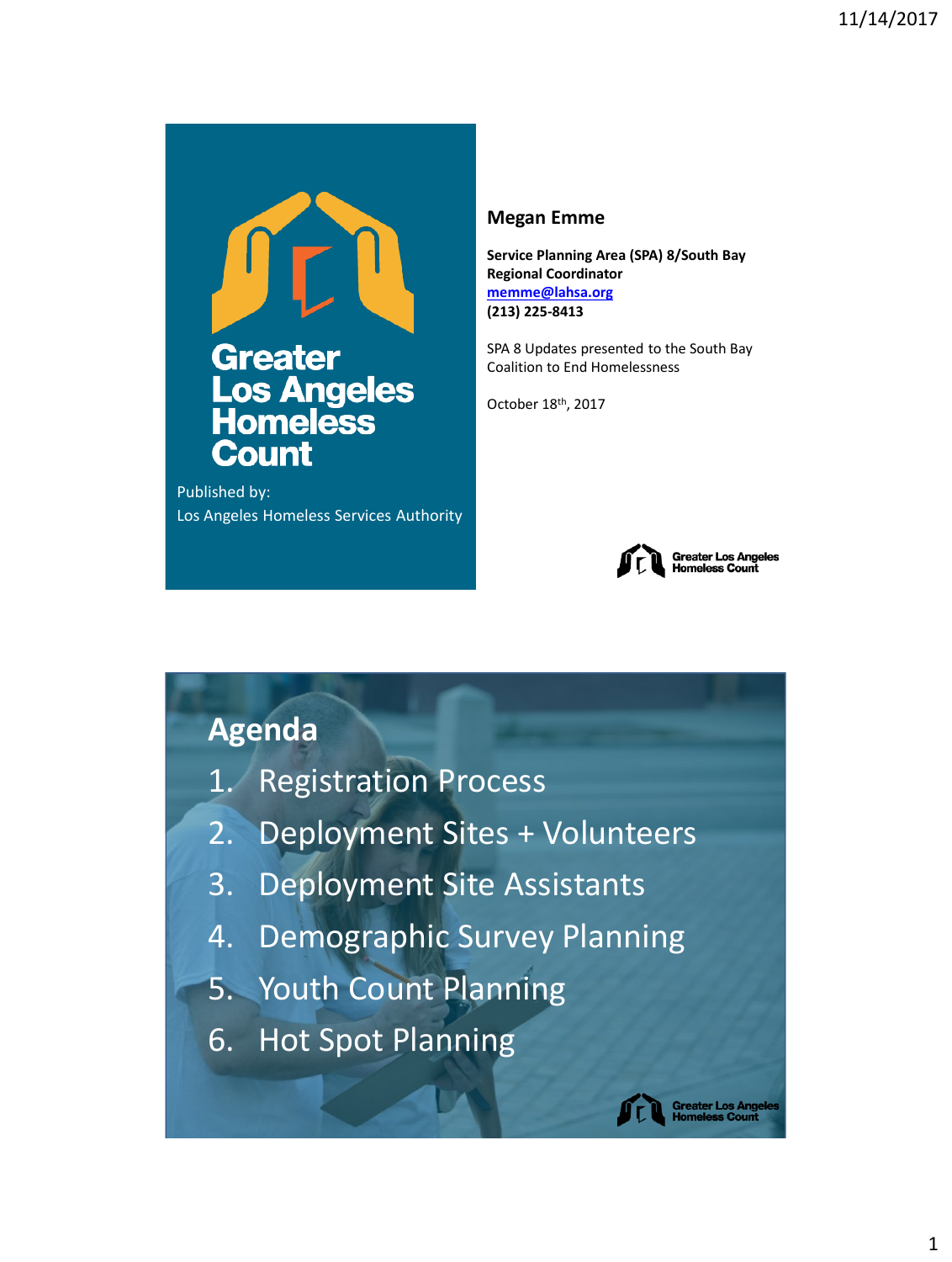## **Registering for the 2018 Street Count**

- Changes for 2018 Website
	- Streamlined Process
	- Sign up by City rather than Deployment Site
	- Sign up using direct link or via home page: theycountwillyou.org

# **Deployment Sites and Volunteers**





- Refer to Deployment Site flyer for information on each Deployment Site
- Secured all Deployment Sites for 2018 Count besides Hawthorne
- Volunteers can choose city/community they want to count via theycountwillyou.org, and will be brought to appropriate event page. Direct links can also be used
- Connect us with community groups who may want to volunteer



Greater Los Angeles<br>Homeless Count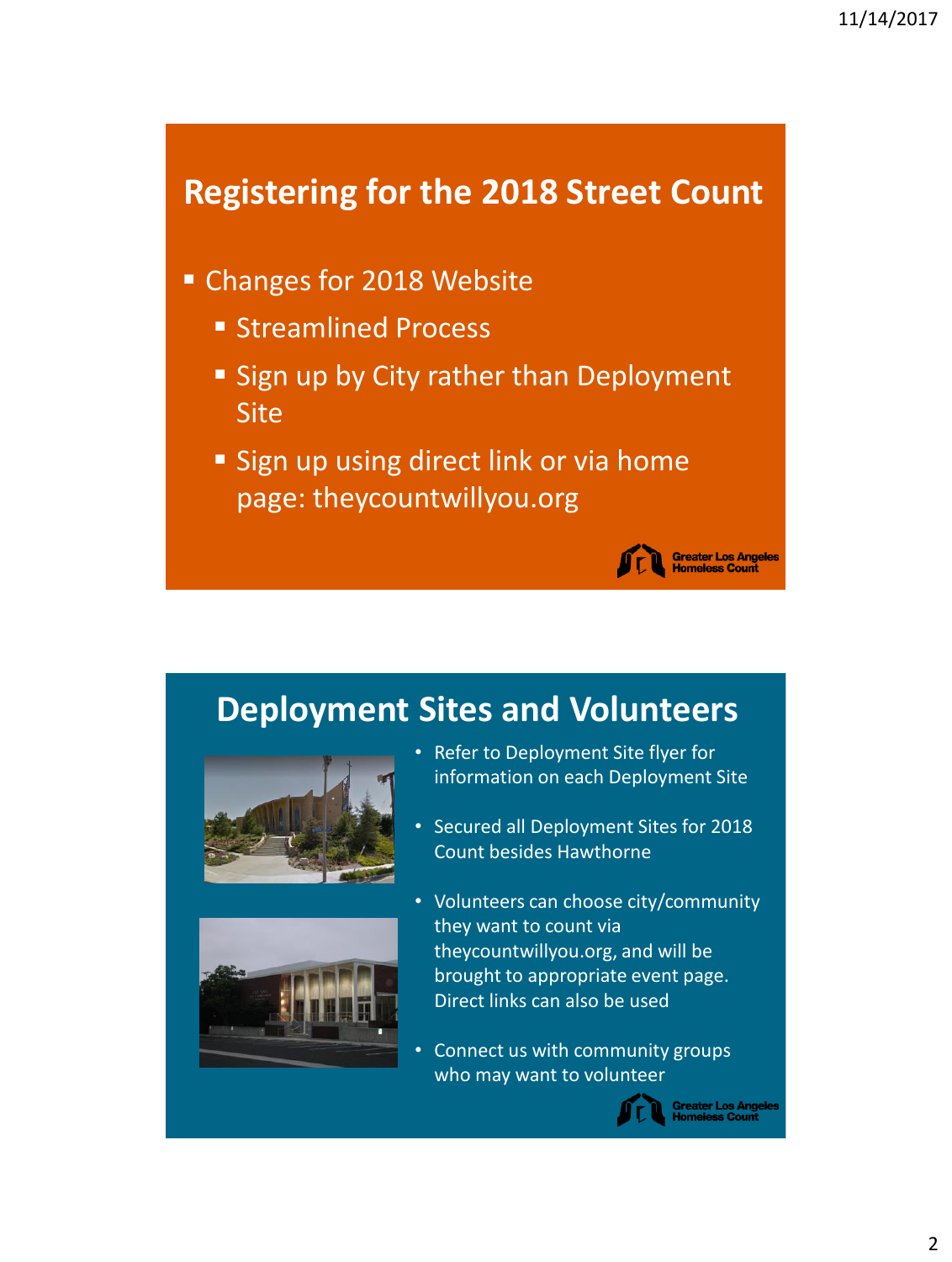

Looking for people interested in assisting our Deployment Site Coordinators. This will:

- Deepen Homeless Count leadership
- Provide context for volunteers around issue of homelessness

#### **Coordinators are responsible for:**

- Setting up Deployment Sites
- Remaining at Deployment Site while volunteers count





- Used to gather demographic info of those we count during Street Count
- Trained surveyors conduct surveys
- Dec.  $15^{\text{th}}$ -Feb  $15^{\text{th}}$
- CES for Families to assist as "drop-in" locations and survey families

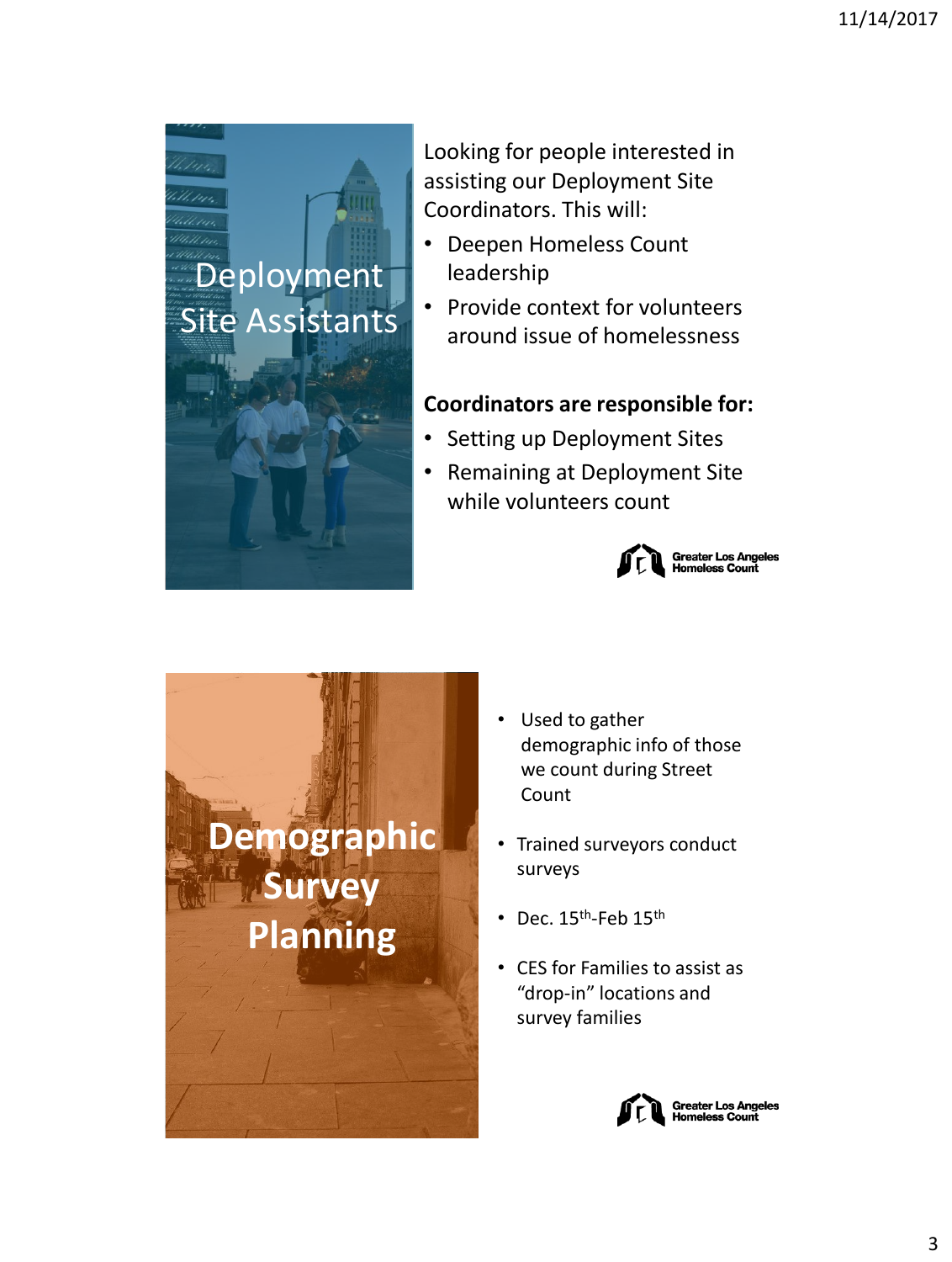

- The Youth Count captures both the demographic information and the scale of the homeless population
- **Timeline** 
	- Hot Spot Planning November 7 th 11:00am-1:00pm
		- Up to 10 youth
		- Youth CES Agency to work with college/universities and Homeless Youth Forum of Los Angeles (HYFLA) members
	- Surveying Youth January 22nd-31st
		- More details on agency role to follow



**Greater Los Angeles Homeless Count** 

## **SPA 8 Hot Spot Planning: General and Youth**

• **What:** 

- Mapping areas of people experiencing homelessness. Used for Demographic Survey and Youth Count.
- **When:**
	- Individuals and Families:
		- October 30<sup>th</sup>, 11:30-12:30 following CES Case Conferencing
		- 200 N Pacific Coast Highway, Redondo Beach
	- Youth:
		- November 7<sup>th</sup>, 11:00-1:00 following Youth CES Case Conferencing
		- 4343 Lennox Blvd, Lennox (Lennox Constituent Services Center)
- **Who should participate:**
	- Individuals and Families Hot Spot Planning
		- Direct Service/outreach staff, law enforcement, and other similar stakeholders.
	- Youth Hot Spot Planning
		- Youth with lived experience + youth service providers